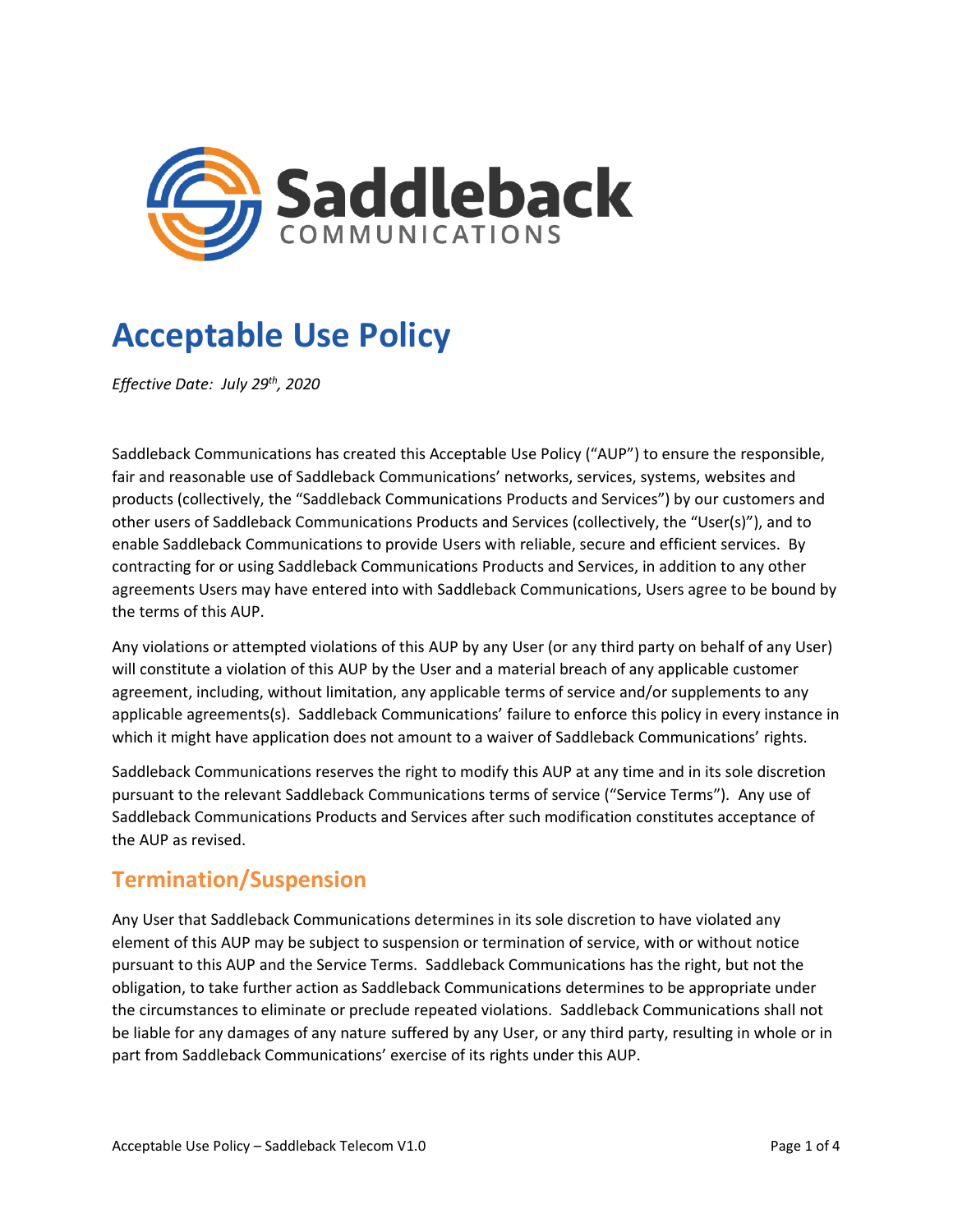## **Service Monitoring**

Saddleback Communications reserves the right to periodically review usage levels of any service plans, including, but not limited to, minutes, data, and messages, to ensure that User is not using such service in violation of this AUP and if such an abuse or violation is discovered, to terminate or adjust the plan as appropriate. Prior to taking such action, Saddleback Communications will attempt to contact the User to discuss the cause for the excessive or abusive use.

#### **Reasonable Use**

Saddleback Communications desires that Users understand the intended and permissible uses of Saddleback Communications Products and Services, and further desires to prevent fraud, exploitation and abuse of certain Saddleback Communications calling plans and features. Saddleback Communications' service plans and features are for normal, reasonable use and consistent with the types and levels of usage by typical customers on the same calling plan. "Typical" refers to the calling patterns of at least 95% of Saddleback Communications' customers on the same calling plan. Certain calling and messaging plans, including unlimited calling and messaging plans, are designed for normal use and are not intended to represent typical usage by unique persons or entities such as call centers, fax messaging services, telemarketing firms, or for use without live dialog, such as transcription services, intercom or monitoring services. Unauthorized or excessive use beyond that normally experienced by other Saddleback Communications Users may cause extreme network capacity and congestion issues and interfere with Saddleback Communications' network and the third party networks with which Saddleback Communications connects for call and message initiation and completion services. Any use of the Saddleback Communications Products and Services or any other action that causes a disruption in the network integrity of Saddleback Communications Products and Services or its vendors, whether directly or indirectly, is strictly prohibited and may result in suspension or termination of the Services.

## **Illegal, Improper, and Inappropriate and Use**

Saddleback Communications Products and Services may be used only for lawful, proper and appropriate purposes. Users must use any Saddleback Communications Products and Services only in a manner that, in Saddleback Communications' sole discretion, is consistent with the purposes of such Products and Services. Users will not engage in any legal or illegal activity that either:

- (i) harms Saddleback Communications, the network operated by Saddleback Communications, the Services and/or any User, or
- (ii) interferes with the network operated by Saddleback Communications and/or the provision or use of the Services by Saddleback Communications or any User

Saddleback Communications Products and Services may only be used for activity that is consistent with reasonable use patterns. Improper use of Services may include but are not limited to:

- (i) autodialing, predictive-dialing, or robo-calling
- (ii) continuous, repetitive or extensive call forwarding
- (iii) false information for you or any users of the Service
- (iv) continuous or extensive chat line of conference call participation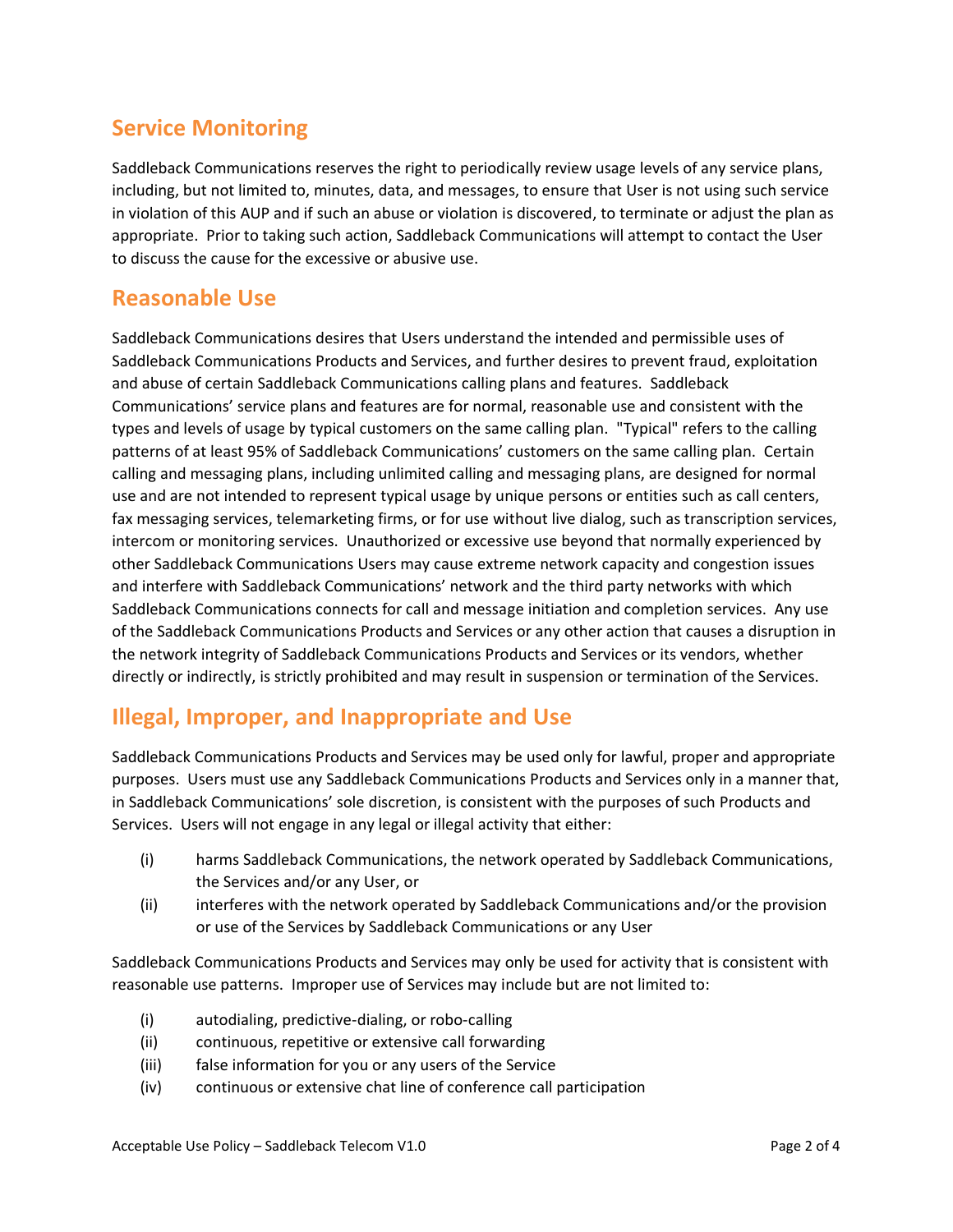- (v) long duration calls, defined as calls to the same number in excess of four hours (continuous or cumulative) within a twenty-four-hour period
- (vi) short duration calls, defined as calls under ten seconds in length, in excess of 10% of your total calls in any given month
- (vii) calls placed to specific numbers/destinations for the purpose of generating charges or fees for or with a third party
- (viii) fax, SMS or MMS broadcasting and blasting, defined as sending the same message by fax, SMS, or MMS to six or more recipients at the same time, one after another
- (ix) telemarketing

Saddleback Communications Products and Services may not be used for illegal purposes. Illegal purposes include but are not limited to using any Service to violate any federal, state, or local law, rule, or regulation; or engaging in threatening, abusive, harassing, defamatory, libelous, deceptive or fraudulent behavior.

Saddleback Communications Products and Services may not be used for inappropriate purposes. Users shall not use Saddleback Communications Products and Services to distribute, record, transmit, post, receive, use or store material that is inappropriate, as reasonably determined by Saddleback Communications, or material that is obscene (including child pornography), defamatory, libelous, threatening, abusive, hateful or excessively violent.

#### **Harmful Content**

Users shall not use Saddleback Communications Products and Services to distribute, record, transmit, post, receive, use or store material that may be harmful to, or interfere with, Saddleback Communications Products and Services or any third party's systems, networks, web sites or services. Such prohibited content includes, but is not limited to worms, viruses, or Trojan horses.

## **Copyrighted Material and Intellectual Property**

Material accessible through Saddleback Communications Products and Services may be subject to protection under publicity, privacy or other personal and intellectual property rights. Such rights include, but are not limited to, copyrights, patents, trade secrets, trademarks or other proprietary information. Users shall not use Saddleback Communications Products and Services in any manner that would breach, dilute, misappropriate or otherwise violate any such rights.

#### **Unsolicited Messages (Email, SMS or MMS)**

Users shall not use Saddleback Communications Products and Services to transmit unsolicited email or text (SMS or MMS) messages including, without limitation, unsolicited bulk email or text (SMS or MMS) messages, where such emails or texts (SMS or MMS) could reasonably be expected to provoke complaints ("spam"). Users are prohibited from continuing to send email or text (SMS or MMS) messages to a recipient that has indicated that the recipient does not wish to receive them. Users are prohibited from using the services of another provider to distribute spam or to promote a site hosted on or connected to Saddleback Communications Products and Services. Users are prohibited from using the Services for fax, SMS or MMS broadcasting and blasting, defined as sending the same message by fax, SMS, or MMS to six or more recipients at the same time, one after another.